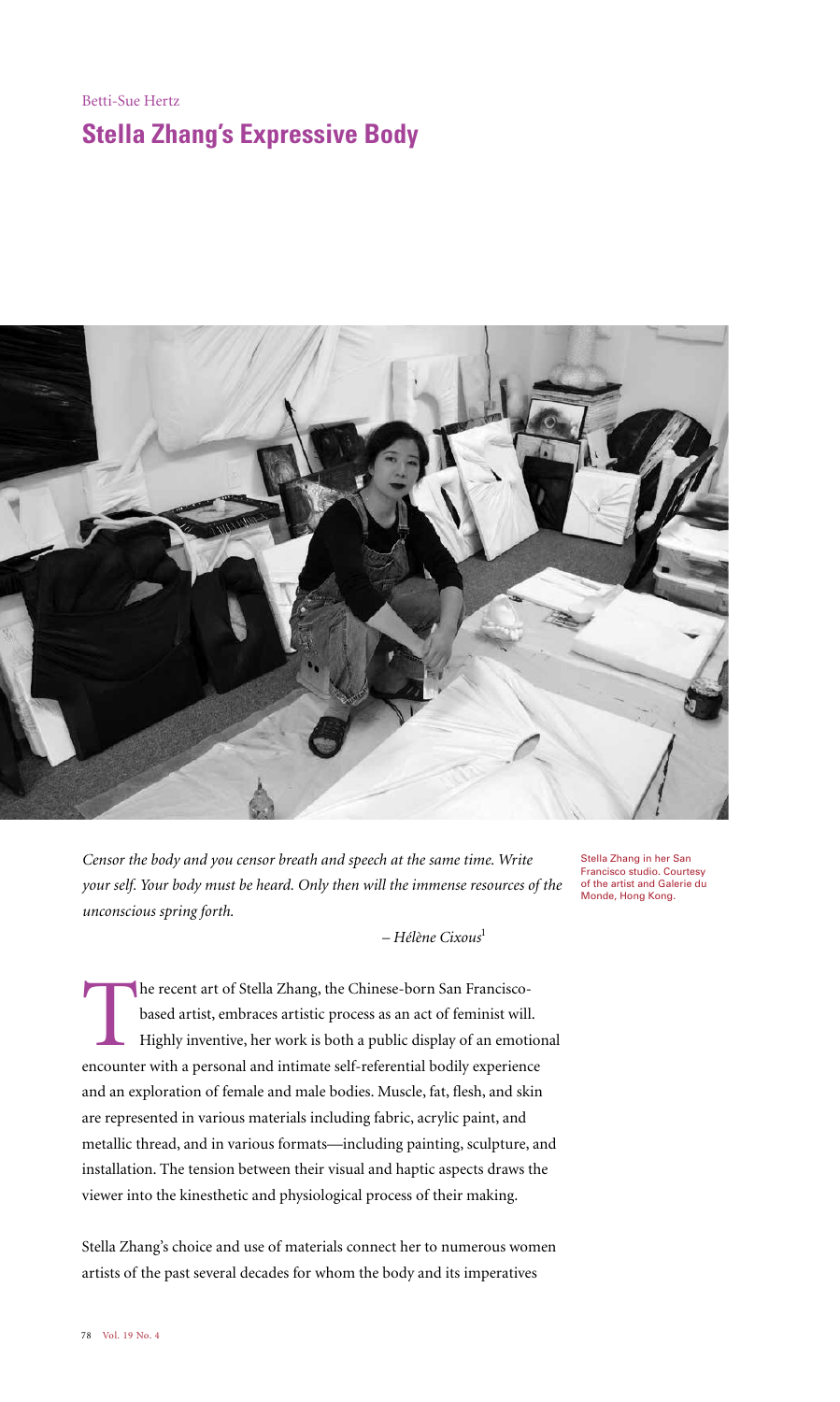Stella Zhang, *0– Viewpoint–8–13*, 2015, mixed media, 109 x 84 cm. Courtesy of the artist and Galerie du Monde, Hong Kong.



are central concerns. Indeed, it's no exaggeration to suggest that this is a key part of the past half-century's zeitgeist. Consider the painting and sculpture of Louise Bourgeois, Lee Bontecou, and Yayoi Kusama, as well as Sonia Gomes, Shinique Smith and Kaari Upson, all of whom reorient textile-based craft and applied arts into a language of feminist critique. Like Stella Zhang, they push materials associated with women's work and formerly of low status—fabric and thread—into emblems of power and desire.

In Stella Zhang's search for a visual language that connects viewers to an unnamable, female struggle, she employs the concept of "0," which appears in a variety of works. She employs, in works such as *0-Viewpoint-8-11* (2015), *0-Viewpoint-8-13* (2015), slits, ovoids, or gaping holes in pictorial fields of monochrome or near monochrome colour featuring centrally located openings. Through it we can even see the wall beyond, a disruptive effect vis-à-vis the traditional acceptance of the canvas as its own world. In cases where the holes are a part of a larger pictorial scene such as *0-Viewpoint-02* (2010), other actions—wrapping and knot ties, twisted fabric, and bulges stuffed with cotton batting—displace the primacy of the opening, replacing wholeness with messy landscapes of creases, bunching, and folds. The actual physical rending of fabric is an undeniable recognition of a more turbulent and psychological relationship within the self and a manifestation of a restless soul.

Stella Zhang, *0– Viewpoint–8–11*, 2015, mixed media, 132 x 76 cm. Courtesy of the artist and Galerie du Monde, Hong Kong.



Stella Zhang, born in 1965, was raised in a household steeped in the arts. Her father was Zhang Ping (1934–2015), a highly regarded brush-and-ink painter of landscapes and nature, and a professor at the prestigious Central Academy of Fine Arts (CAFA), Beijing. She attended CAFA for both high school and college, yet despite her social connections and her good fortune—to have largely escaped the horrors of the Cultural Revolution, which ended when she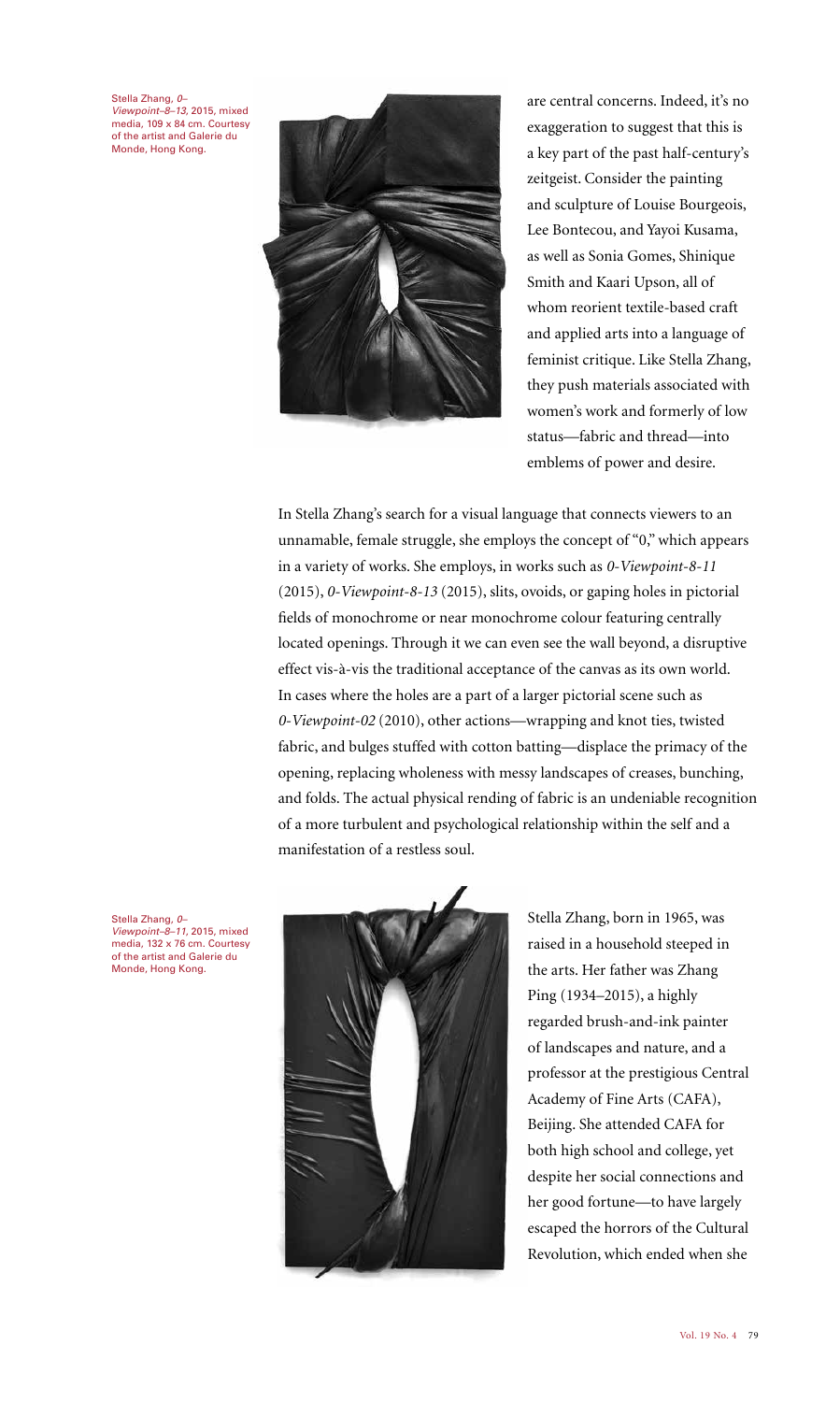

Stella Zhang, *0–Viewpoint– 2*, 2010, installation view at Chinese Cultural Centre, San Francisco. Courtesy of the artist and Galerie du Monde, Hong Kong.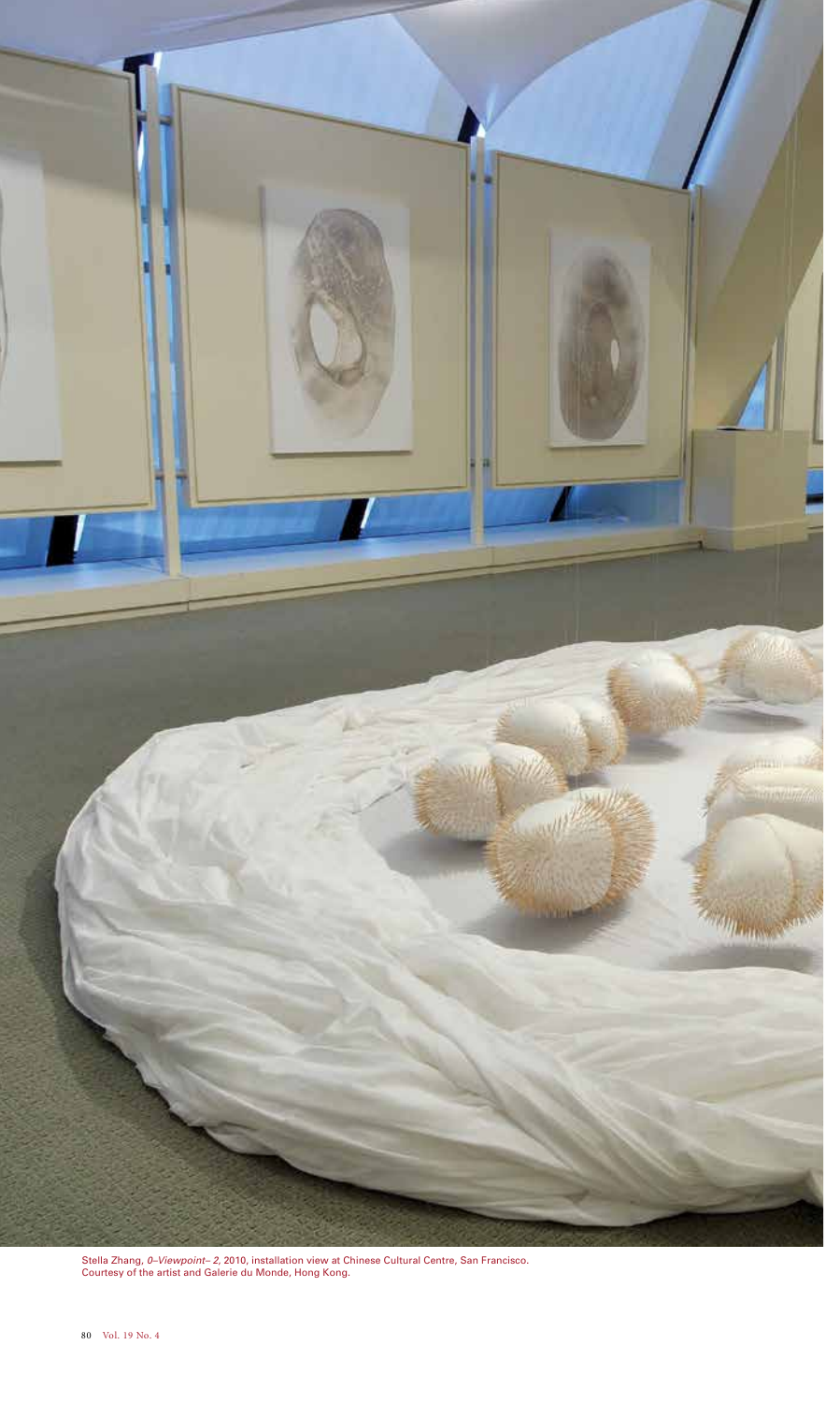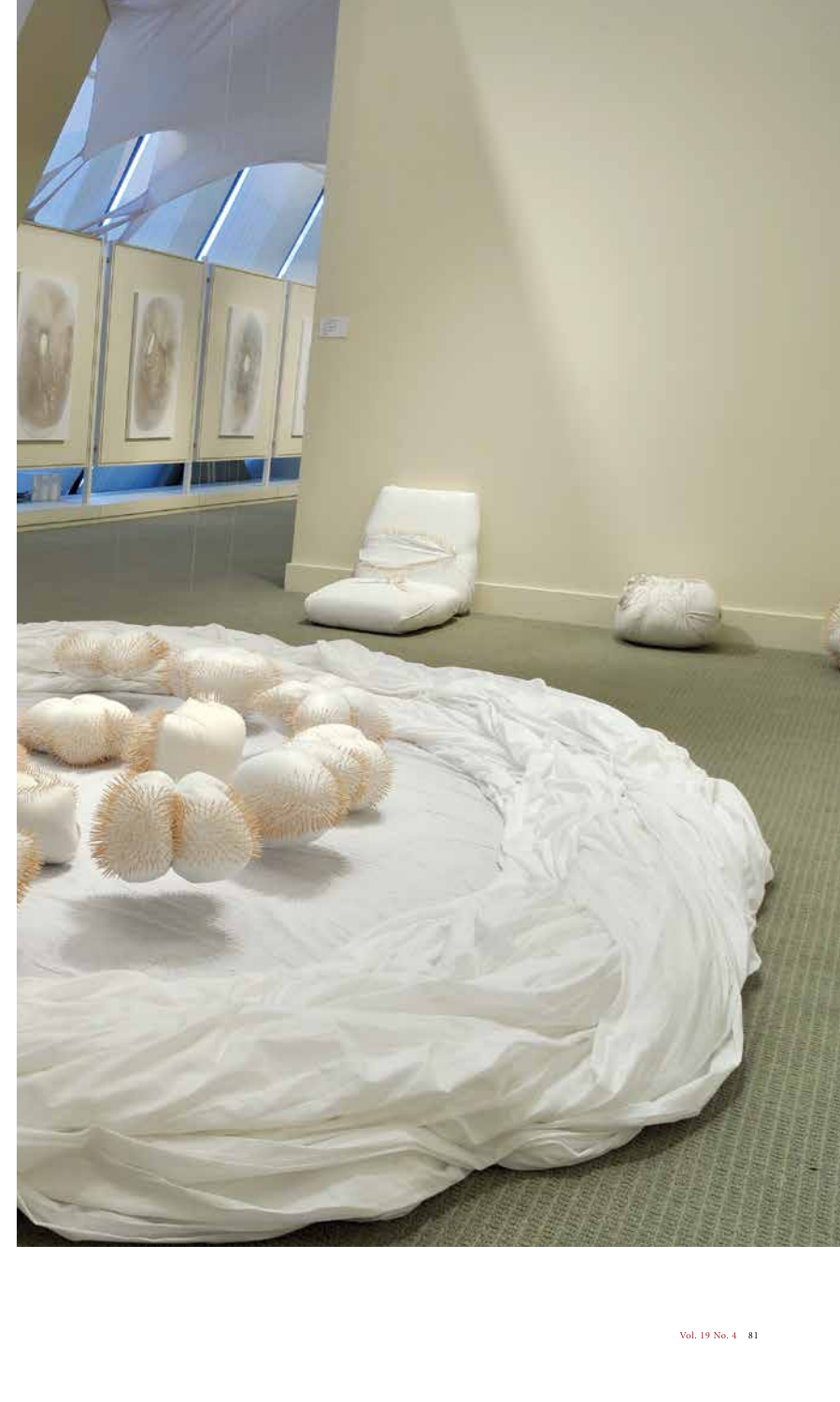

was ten—she recalls much isolation and loneliness. "I only felt safe at home," she wrote, "where I would have the leisure to read and copy art books my dad collected."<sup>2</sup> Later, Stella Zhang would again become discouraged with the outside world;

not surprisingly, after a brief period of liberalization in the mid-1980s, she experienced a more repressive period for artists represented by the nearsimultaneous opening and closing in February 1989 of the *China/Avant-Garde* exhibition at the National Art Museum of China in Beijing.

In 1990, Stella Zhang moved from Beijing to Tokyo, seeking refreshment and renewal by immersing herself in a different cultural context. She studied Japanese traditional painting at Tama Art University before transferring to Tokyo Art University where she earned an MFA. She also discovered another form of repression in Japan that was not overtly political, as in China, but culturally engrained—the repression of women. Stella Zhang felt that this entrenched patriarchy was inhibiting her development as an artist and woman. In 2003, she moved again, this time to the United States, with her six-year-old daughter, Ellen. She settled first in Palo Alto, where she has been a guest instructor and artist-in-residence at Stanford University, and, later, in 2016 to nearby San Francisco. How remarkable is Stella Zhang's trajectory, like that of so many Chinese artists, from her youth in Cultural Revolution Beijing to her present life in San Francisco, a bastion of freewheeling creativity.

Stella Zhang's recent ink paintings are imbued with urgency in the flow of the ink signifying both expertise and experience. Traditional Chinese landscape painting is a conversation between the artist and the outer world, with feelings expressed as atmosphere and set in a space that customarily dwarfs mere humans. The vertical linearity of the central image in *0-Transformation-7* (2016) and *0-Transformation-8* (2016) mimics the notched vertebrae of a human spine. Stella Zhang's marriage of body and landscape is deft and unusual in form, although perhaps not in motivation. Her attitude seems to extend back nearly a millennium to the Yuan dynasty (1271–1368). Its artists cultivated "mind landscape," in which description is enriched by personal feelings. Ancient ideas about landscape painting such as this are also apparent in the works that combine Chinese and Western painting techniques. *0-Transformation-2016-1* (2016) and *0-Transformation-2016-2* (2016), with their emergent high relief surfaces that make literal the topologies of landscape and strike a supernatural tone featuring auratic centers, to suggest starlit nocturnal views.

Although considering Stella Zhang's work without acknowledging its roots in brush-and-ink painting would render its characterization incomplete,

Stella Zhang, *0–Viewpoint– 2*  (detail), 2010, installation. Courtesy of the artist and Galerie du Monde, Hong Kong.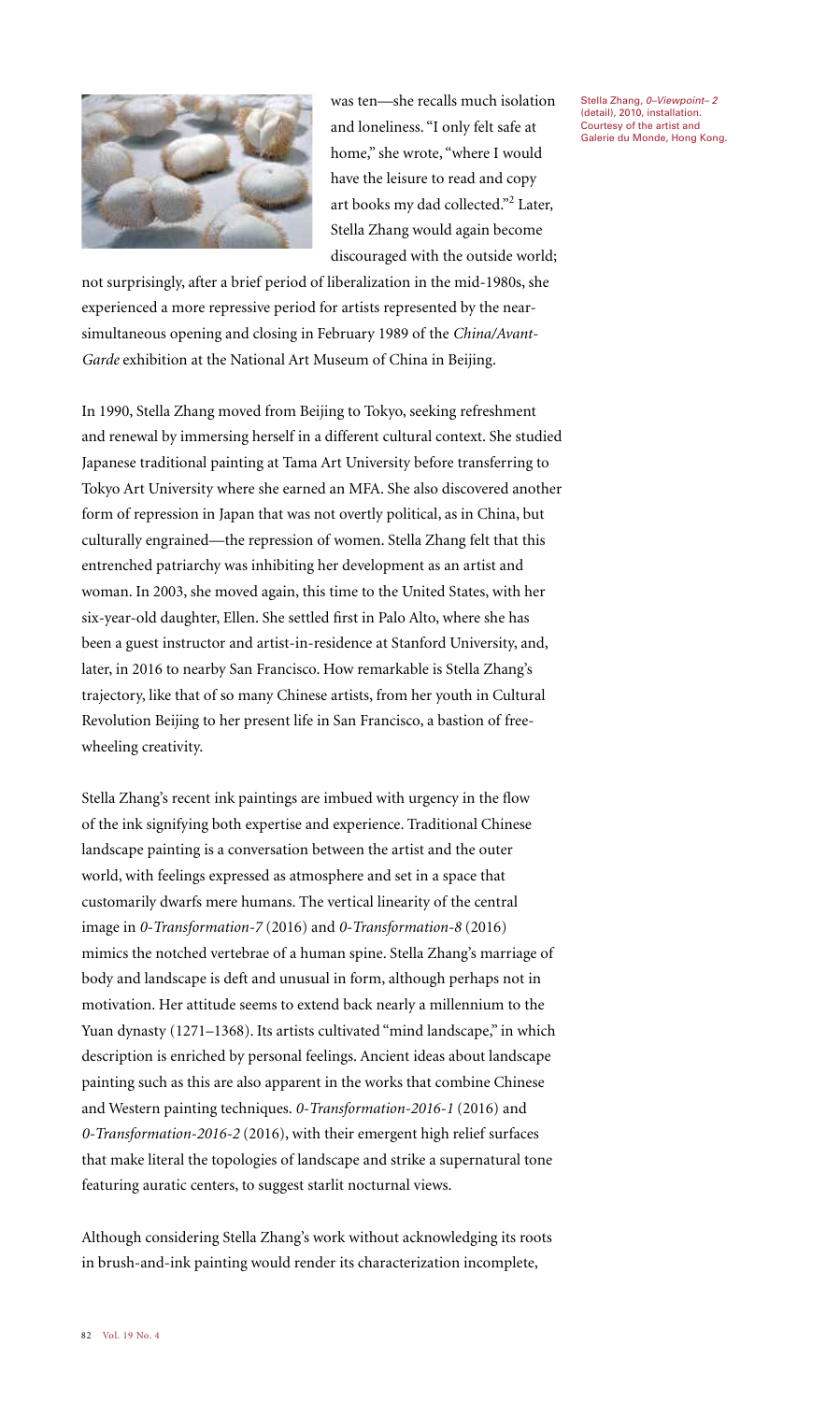Stella Zhang,<br>*0-Transformation-2016-1,*<br>2016, mixed media, 51 x 41<br>cm. Courtesy of the artist and<br>Galerie du Monde, Hong Kong.



Stella Zhang,<br>*0-Transformation-2016-2,*<br>2016, mixed media, 51 x 41<br>cm. Courtesy of the artist and<br>Galerie du Monde, Hong Kong.

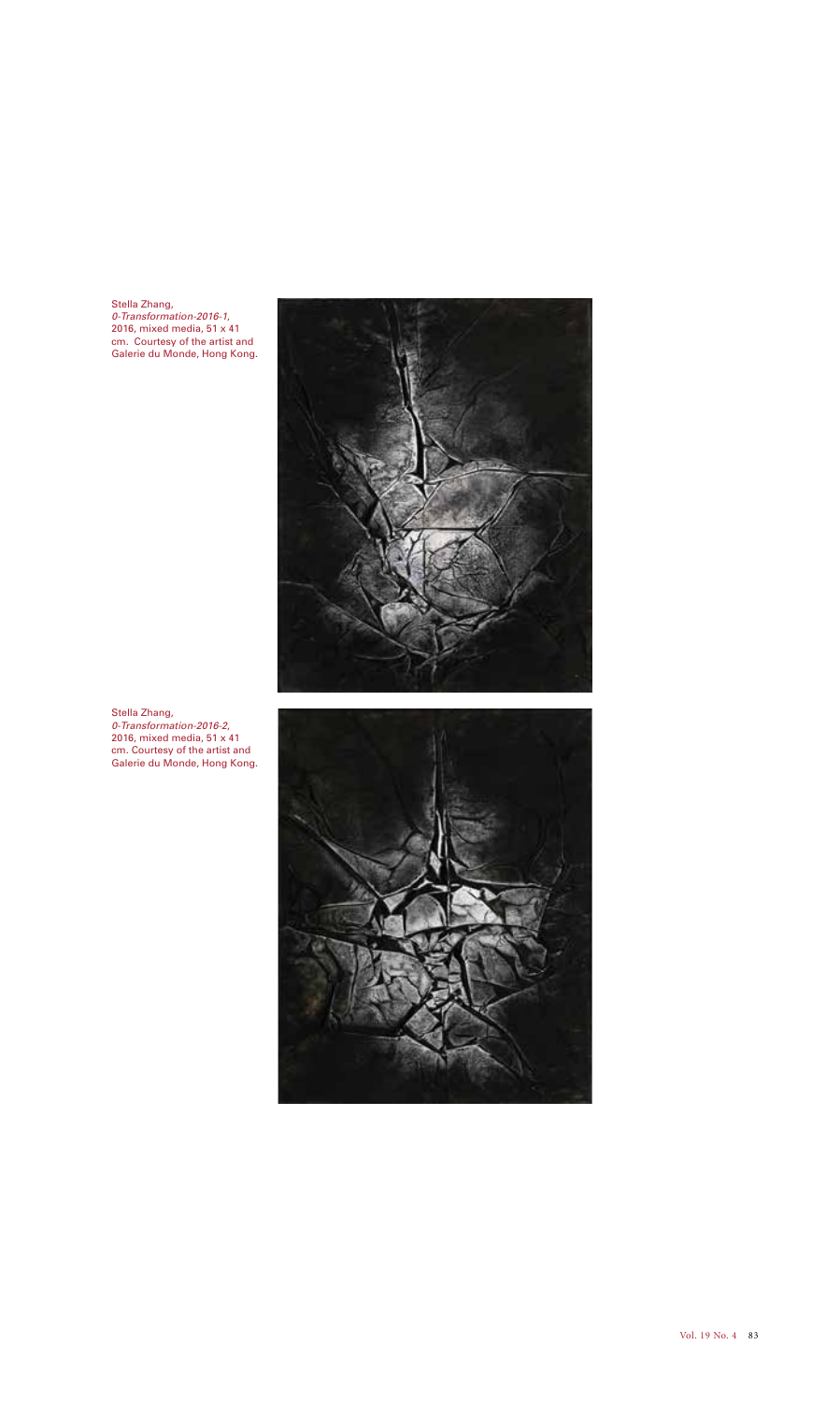

Left: Stella Zhang, *0– Transformation–7*, 2016, ink on paper, 150 x 85 cm. Courtesy of the artist and Galerie du Monde, Hong Kong.

Right: Stella Zhang, *0– Transformation–8*, 2016, ink on paper, 150 x 85 cm. Courtesy of the artist and Galerie du Monde, Hong Kong.

her art practice does not fit comfortably within only a Chinese reading either. One key to the synthesis that animates her work lies in philosophy. In classical Chinese thought the order of the world dwells in the things themselves; the artist turns them into works of art. For the German philosopher Martin Heidegger (1889–1976), things have essential qualities that resist human control.<sup>3</sup> Stella Zhang's sculptures live between these two cultural and philosophical worlds, Western dualistic thought and Chinese concepts of continuity and flow; an unstable state where things are mutually shaping and being shaped.<sup>4</sup> She navigates a path in which things and experiences are named and owned, struggling against binaries, while still dependent on them for definition and communication. As she relies on them they melt away in her midst—male/female, black/white, pure/tainted, flat/dimensional. Stella Zhang speaks of tenderness and flexibility as well as the space between reality and dream.<sup>5</sup>



Post-war Japanese "anti-art" offers another clue to Stella Zhang's search for liberation. The influence of the Gutai group of artists (1954–1972), in particular, was key. The desire of its members to reject totalitarianism and the authoritarian state was realized by collapsing the distinction between materials, body, and process. This is exemplified in both Shozo Shimamoto's *Holes* (1954) and Saburõ Murakami's *Laceration of Paper* (1956), where the artist

Saburo Murakami, *Laceration of Paper*, 1956, performance. © Makiko Murakami.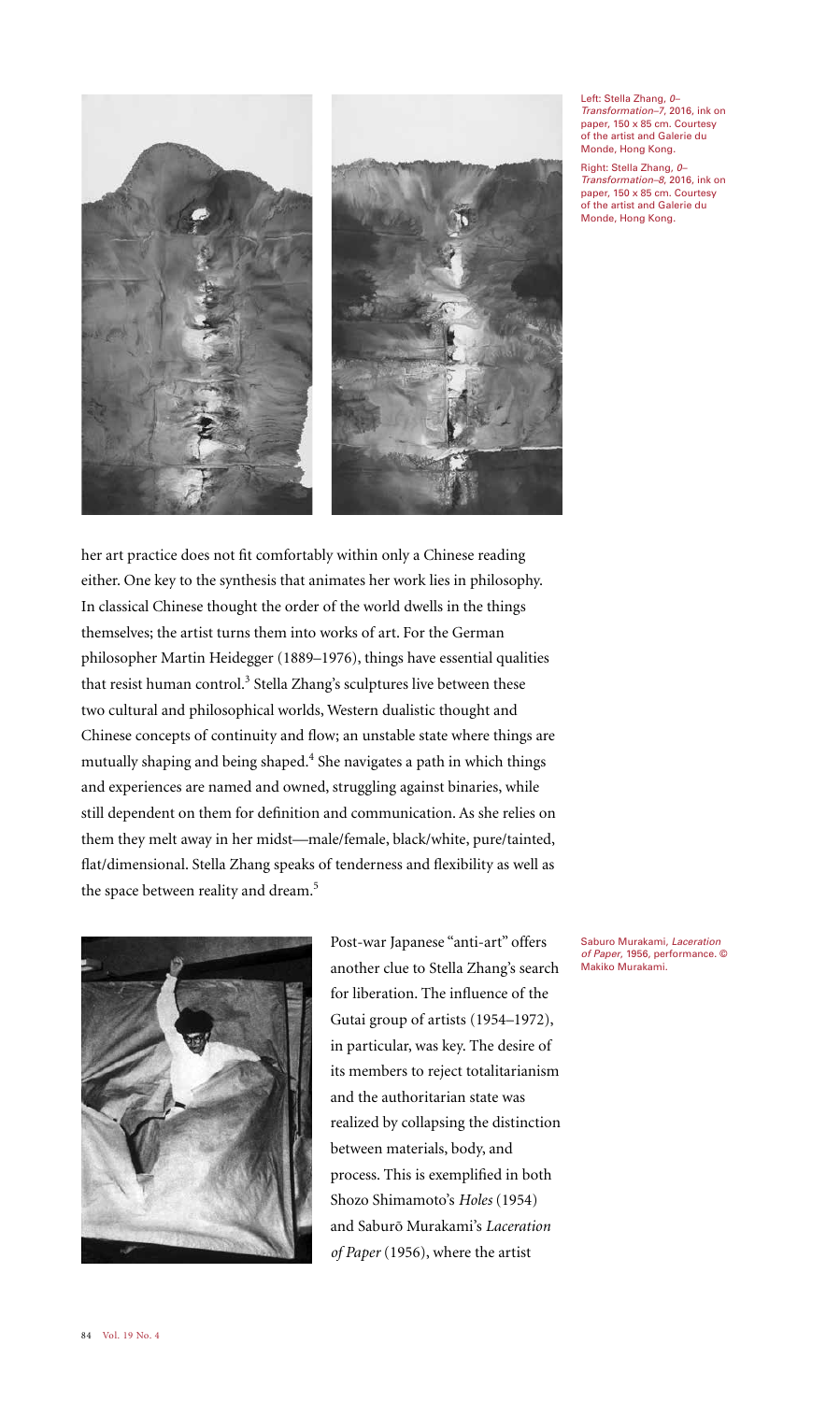Shozo Shimamoto, *Holes*, 1954, oil paint on paper, 89.2 x 69.9 cm. © Shozo Shimamoto. Collection of Tate Gallery, London.



Nabuo Sekine, *Phase of Nothingness—Cloth and Stone*, 1970/1994, wooden frame, cloth, stone, rope, 240 x 227.3 x 20 cm. The Rachofsky Collection, Dallas.



hurled his body through a series of paper screens. Stella Zhang's work combines such forceful aggression with an admiration for the minimalist work of a slightly later Japanese art movement, Mono-ha (or School of Things) (1968–1975). Adherents of this approach advocated a return to a more traditional respect for natural materials and their inherent thingness to create sometimes monumental sculptural

works of beauty. Nobuo Sekine's *Phase of Nothingness—Cloth and Stone* (1970/1994), for instance, emphasizes contrasts in the materials evoked in the title. In a search for an abstract feminist art, Stella Zhang works at the intersection of these two seemingly diametrically opposed Japanese impulses, at times tipping toward one or the other. *0-Viewpoint-010* (2012)—an elongated sac-like form that droops down from the wall to the floor, straining at its physical limitations and evoking the body through